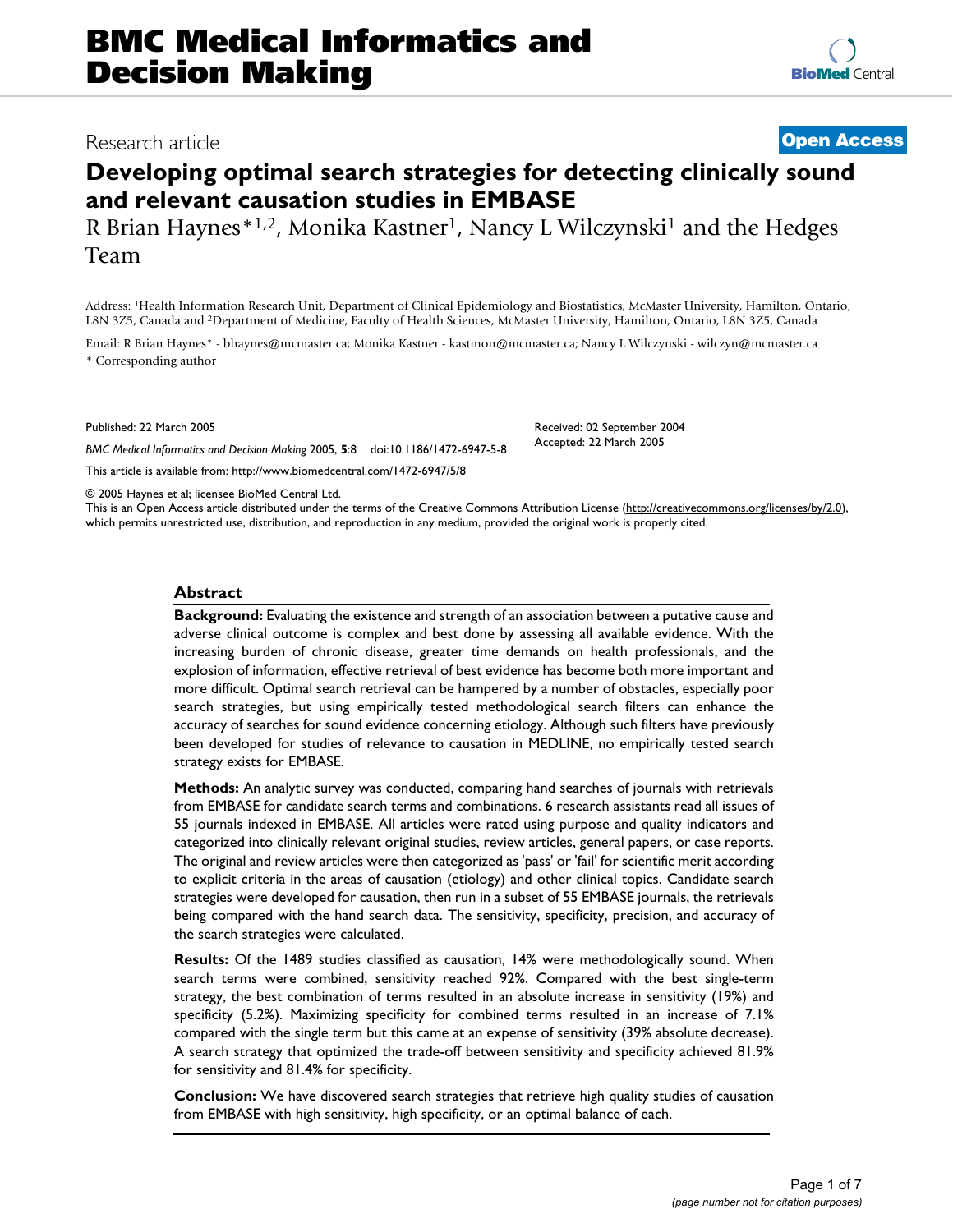# **Background**

Clinical problems encountered by clinicians often involve examining questions about harm that involve genes, treatments, or environmental exposures [1,2]. Knowledge of a causal relationship is important to clinicians, as it guides their approach to better patient management, and provides recommendations for future research on modifiable environmental risk factors or genetically determined characteristics [3]. With the increasing burden of chronic disease and greater time demands on clinicians and the explosion of research information, effective retrieval of the best evidence has become difficult. Clinicians seldom know of the relevant and rigorous evidence that is available on a particular topic and most often do not attempt to retrieve it even when pertinent to a clinical problem at hand [4,5].

Large biomedical databases such as MEDLINE and EMBASE provide online access to the medical literature [6], and conducting searches in these databases has been recommended as a basic skill for evidence-based practitioners [7]. To make better clinical decisions with the potential of positively affecting the care of their patients, clinicians need ways to optimize their retrieval of the best evidence [8-10]. However, clinicians face a number of obstacles that inhibit optimum search retrieval. The overwhelming amount of available information, coupled with the over 2 million new articles that get published each year [10-12], makes keeping up-to-date challenging and difficult [10,13]. In EMBASE, the European biomedical database counterpart to MEDLINE, clinicians must search through more than 9 million citations from over 4000 journals to narrow their search for best evidence [14].

For clinicians, increasing time demands restrict the practice of evidence-based medicine [4,7], despite the strong belief in its implementation [6,15]. Lack of time is also a major barrier to conducting searches [4,9,15]. Even though the evidence is readily available, clinicians are more likely to seek answers from colleagues [5] or other easily accessible resources than to search for answers with evidence and evaluate the results of original research [16]. As a result, most clinicians do not find answers to their clinical questions or do not pursue them because they have doubt about the existence of useful information in available resources [4,9].

The very low concentration of rigorous studies also limits clinicians' awareness and detection of key articles [13]. Furthermore, clinicians use less than optimal strategies because they lack search skills; do not know how to narrow their searches without missing relevant information; and have uncertainties about when to stop searching, which articles to read, and how thoroughly to read them [16,17].

Methodologic search filters (which capture relevant articles while eliminating those that are not of interest) are one way of improving the retrieval of scientifically sound and clinically relevant studies from biomedical literature databases [18]. Search strategies are useful tools and have been developed for causation studies as well as for studies in other categories (e.g., treatment) for MEDLINE [19,20]. For EMBASE however, very few search strategies have been developed [21]. In fact, we are unable to find an empirically tested search strategy for the retrieval of causation studies in EMBASE.

In this paper, we report on the evaluation and comparison of the retrieval performance of causation search strategies in EMBASE with a manual review ("gold standard") of each article for each issue of 55 journals in 2000. Compared with previous strategies developed for MEDLINE in 1991, the methods we applied for selecting articles for EMBASE were tighter and the calibration database larger (55 journals for EMBASE compared with 10 for MEDLINE in 1991). In addition, we tested many more search strategies, which for MEDLINE resulted in the development of search strategies that work better than the ones previously reported. The focus of the strategies is to help clinicians and researchers retrieve methodologically sound study reports on causation, to assist with evidence-based patient care decisions based on the best quality evidence available. To our knowledge, no approach exists that applies such rigorous standards to EMBASE.

# **Methods**

The study compared the retrieval performance of methodologic search terms and phrases in EMBASE with a manual review of each article for each issue of 55 journal titles for the year 2000. Index terms and text words related to research design features were run as search strategies. The search strategies were treated as "diagnostic tests" for sound studies and the manual review of the literature was treated as the "gold standard." The sensitivity, specificity, precision, and accuracy of EMBASE search strategies were determined. Sensitivity for a given topic is defined as the proportion of high quality articles for that topic that are retrieved; specificity is the proportion of low quality articles not retrieved; precision is the proportion of retrieved articles that are of high quality; and accuracy is the proportion of all articles that are correctly classified.

Individual search terms with sensitivity > 25% and specificity > 75% for causation studies were incorporated into the development of search strategies that included a combination of 2 or more terms. All combinations of terms used the Boolean OR, for example, "risk.tw. OR cohort.tw.". The Boolean AND was not used because this strategy invariably compromised sensitivity. For the development of multiple-term search strategies to either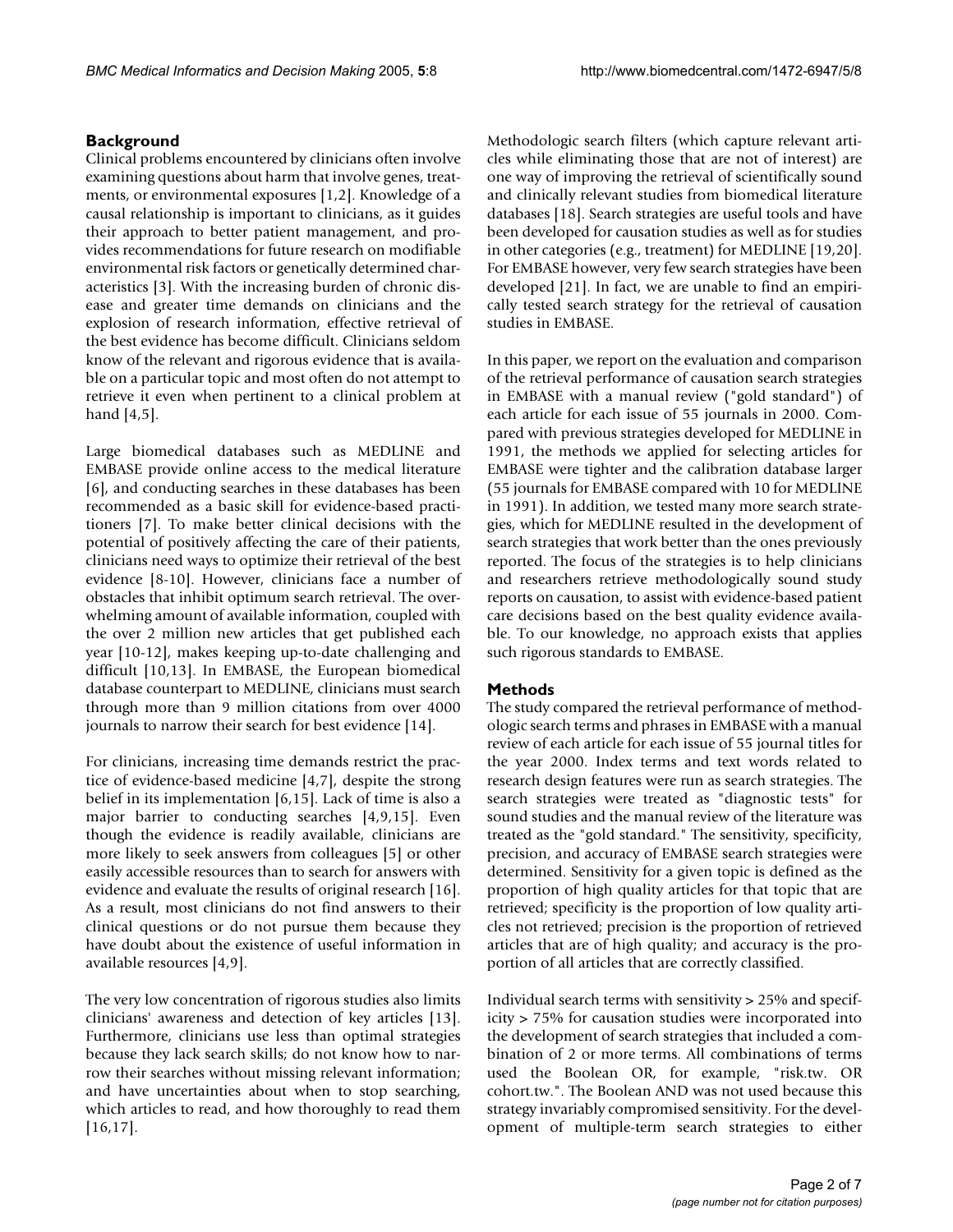**Table 1: Methodologic Rigor Applied for Studies of Causation**

| <b>Purpose Category</b> | Methodologic Rigor                                                                                                                                                                                                                                                               |
|-------------------------|----------------------------------------------------------------------------------------------------------------------------------------------------------------------------------------------------------------------------------------------------------------------------------|
| Causation               | Observation concerned with the relationship<br>between exposures and putative clinical<br>outcomes:<br>Data collection is prospective;<br>Clearly identified comparison group(s);<br>Blinding of observers of outcome to exposure;<br>and Analysis consistent with study design. |

optimize sensitivity or specificity, we tested all 2-term search strategies with sensitivity at least 75% and specificity at least 50%. For optimizing accuracy, 2-term search strategies with accuracy > 75% were considered for multiple-term development. 13,901 search strategies were tested.

We did not attempt to use logistic regression to improve search performance in this study because our previous development of regression strategies for retrieving studies of treatment [unpublished observation] and prognosis [22] showed no benefit.

Six research assistants hand searched 170 journals titles in total for the year 2000, and applied methodologic criteria to each item in each issue to determine if the article was methodologically sound for 7 purpose categories (e.g., causation, treatment, diagnosis; two other types of articles, cost and qualitative studies, were also classified but had no rigor criteria). All purpose category definitions and corresponding methodologic rigor were outlined in a previous paper [23]. The methodologic criteria applied for studies of causation are in Table 1. Research staff were rigorously calibrated before reviewing the 2000 literature and inter-rater agreement for application of all criteria exceeded 80% beyond chance [23].

The 170 journal titles reviewed were chosen based on recommendations of clinicians and librarians, Science Citation Index Impact Factors provided by the Institute for Scientific Information, and ongoing assessment of their yield of studies and reviews of scientific merit and clinical relevance for the disciplines of internal medicine, general medical practice, mental health, and general nursing practice (list of journals provided by the authors upon request). 135 of the 170 journals were indexed in EMBASE. We previously developed search strategies in MEDLINE using the 161 hand-searched journals that were indexed in MEDLINE but found that search strategies developed in much smaller journal subsets are equally robust [24] and that computation time is substantially decreased. We also found that when strategies were developed in 60% of the database and validated in the remaining 40% there were no statistical differences in performance [19]. Thus, for EMBASE we developed search strategies using a 55 journal-subset chosen based on those journals, which had the highest number of methodologically sound studies. This selection somewhat enriches the sample of target articles (those that "pass" for scientific merit) thereby improving the estimates of the sensitivity and specificity search term performance and simplifying data processing. Enriching the prevalence of qualified articles, however, results in overestimates of precision and, to a lesser extent, accuracy. This problem is universal in using a diagnostic testing approach, and is also true for any other classification approach of which we are aware, including machine learning models.

To identify candidate search terms and strategies, we compiled an initial list of index terms and text words by selecting words that related to etiology (eg, etiology, cause, causation) and to research methods for establishing causation (see examples below). We then sought input from clinicians and librarians in the United States and Canada through interviews of known searchers, and requests at meetings and conferences. Individuals were asked to identify terms or phrases they used when searching for studies of causation, prognosis, diagnosis, treatment, economics, clinical prediction guides, reviews, costs, and studies of a qualitative nature. We compiled a list of 5385 terms of which 4843 were unique and 3524 returned results in the 55-journal subset in EMBASE (list of terms tested provided by the authors upon request). Examples of the search terms tested are 'adverse drug reaction', 'risk ratio', 'cohort study', and 'harm', all as text words; 'risk', the index term, and the index term 'exposure', exploded.

### **Results**

Indexing information was downloaded from EMBASE for 27,769 articles from the 55 hand searched journals. Of these, 1489 were classified as causation, of which 215 (14.4%) were judged methodologically sound. Search strategies were developed using all 27,769 articles. Thus, the strategies were tested for their ability to retrieve articles about higher quality causation studies from all other articles, including both lower quality causation studies and all non-causation studies.

The operating characteristics of the best single-term for high-sensitivity, high-specificity, and best optimization of sensitivity and specificity are displayed in Table [2](#page-3-0). When specificity was maximized (87.5%), the most noticeable, but expected trade-off was the decrease in sensitivity (21.9% absolute decrease), but there was a slight increase in precision (1.8% absolute increase).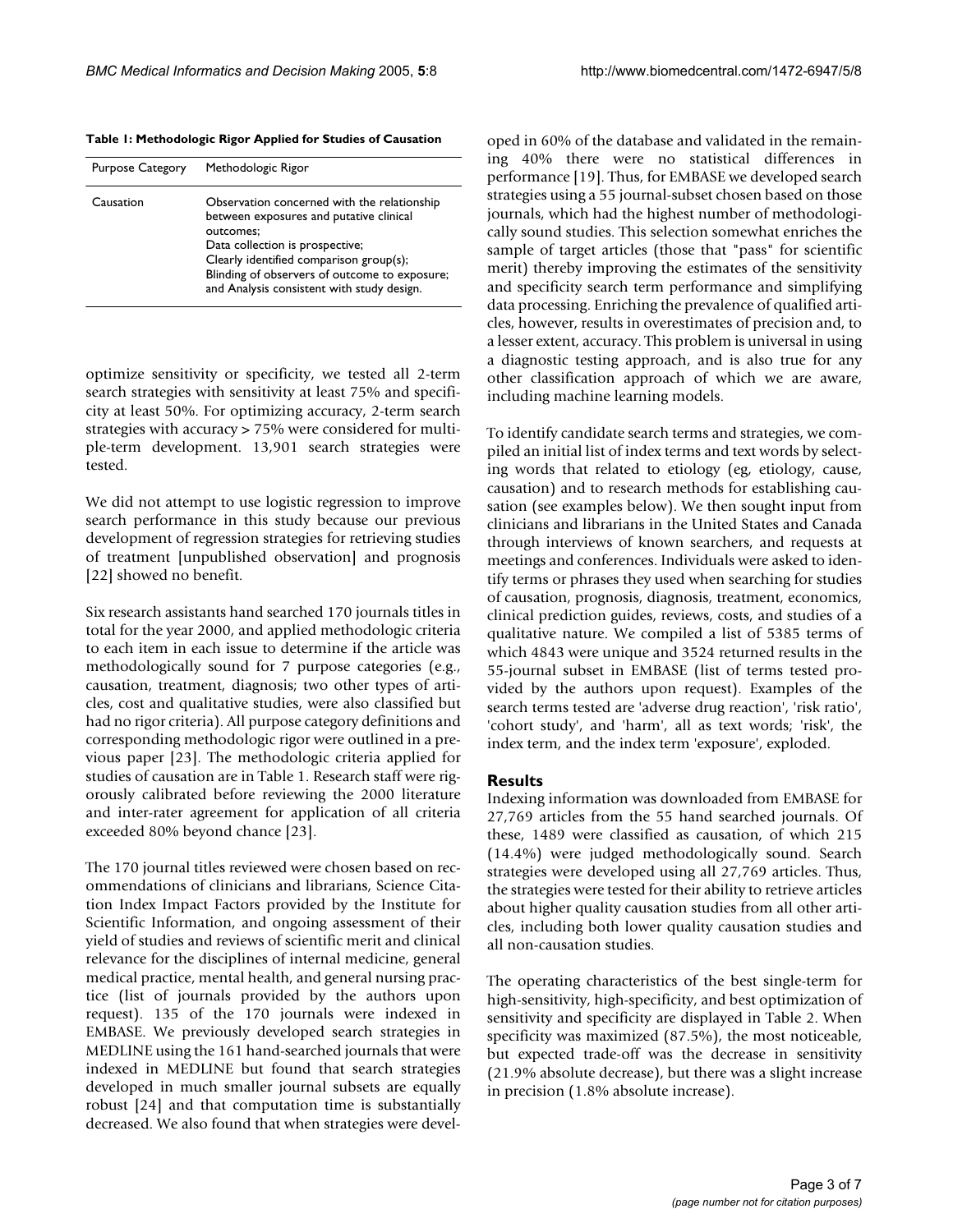<span id="page-3-0"></span>**Table 2: Single Term with the Best Sensitivity (keeping Specificity** ≥**50%), Best Specificity (keeping Sensitivity** ≥**50%), and Best Optimization of Sensitivity and Specificity (based on the lowest possible absolute difference between sensitivity and specificity) for Detecting Studies of Causation in EMBASE in 2000**

| Search term OVID search*                                                             | <b>Sensitivity (%)</b><br>$(n = 215)$ | Specificity (%)<br>$(n = 27,554)$                                                                                        | <b>Precision</b> (%)† | Accuracy (%)<br>$(n = 27,769)$ |
|--------------------------------------------------------------------------------------|---------------------------------------|--------------------------------------------------------------------------------------------------------------------------|-----------------------|--------------------------------|
| <b>Best sensitivity</b><br>exp general aspects of disease<br><b>Best specificity</b> |                                       | 72.6 (66.6 to 78.5) 55.7 (55.1 to 56.3) 1.3 (1.1 to 1.5) 55.8 (55.2 to 56.4)                                             |                       |                                |
| exp risk                                                                             |                                       | 50.7 (44.0 to 57.4) 87.5 (87.1 to 87.8) 3.1 (2.5 to 3.6) 87.2 (86.8 to 87.6)                                             |                       |                                |
| <b>Best Optimization of Sensitivity &amp; Specificity</b><br>control:.mp.            |                                       | 60.9 $(54.5 \text{ to } 67.5)$ 66.4 $(65.9 \text{ to } 67.0)$ 1.4 $(1.2 \text{ to } 1.6)$ 66.4 $(65.8 \text{ to } 66.9)$ |                       |                                |

\*The search strategy is reported using Ovid's search engine syntax for EMBASE.

†Denominator varies by row.

exp = explode, a search term that automatically includes closely related indexing terms; : = truncation; mp = multiple posting – term appears in title, abstract, or subject heading.

<span id="page-3-1"></span>**Table 3: Combination of Terms with the Best Sensitivity (keeping Specificity** ≥**50%), Best Specificity (keeping Sensitivity** ≥**50%), and Best Optimization of Sensitivity and Specificity (based on abs [sensitivity-specificity]<1%) for Detecting Studies of Causation in EMBASE in 2000**

| Search Strategy OVID search*                                                                                                      | Sensitivity (%)<br>$(n = 215)$ | Specificity (%)<br>$(n = 27.554)$                                            | <b>Precision</b> $(\%)\uparrow$ | Accuracy (%)<br>$(n = 27,769)$ |
|-----------------------------------------------------------------------------------------------------------------------------------|--------------------------------|------------------------------------------------------------------------------|---------------------------------|--------------------------------|
| <b>Best Sensitivity</b><br>risk:.mp.<br>OR exp methodology<br>OR exp epidemiology                                                 |                                | 91.6 (87.9 to 95.3) 60.9 (60.3 to 61.4) 1.8 (1.6 to 2.0) 61.1 (60.5 to 61.7) |                                 |                                |
| <b>Best Specificity</b><br>cohort.tw.<br>OR relative risk: tw.                                                                    |                                | 53.0 (46.4 to 59.7) 94.6 (94.4 to 94.9) 7.1 (5.9 to 8.4) 94.3 (94.0 to 94.6) |                                 |                                |
| Small decrease in best specificity with a substantive<br>increase in sensitivity<br>cohort.tw.<br>OR relative risk: tw.           |                                | 61.4 (54.9 to 67.9) 92.9 (92.6 to 93.2) 6.3 (5.3 to 7.3) 92.6 (92.3 to 92.9) |                                 |                                |
| OR adjusted OR†.tw.<br><b>Best Optimization of Sensitivity &amp; Specificity</b><br>risk.tw.<br>OR mortalit: tw.<br>OR cohort.tw. |                                | 81.9 (76.7 to 87.0) 81.4 (80.9 to 81.8) 3.3 (2.8 to 3.8) 81.4 (80.9 to 81.8) |                                 |                                |

\*Search strategies are reported using Ovid's search engine syntax for EMBASE.

†OR = odds ratio.

‡Denominator varies by row.

: = truncation; mp = multiple posting – term appears in title, abstract, or subject heading; exp = explode, a search term that automatically includes closely related indexing terms; tw = textword (word or phrase appears in title or abstract).

Combinations of terms with the best results for sensitivity, specificity, and optimization of sensitivity and specificity are shown in Table [3](#page-3-1). As expected, combining terms increased sensitivity. The 3-term combination strategy, "risk:.mp OR exp methodology OR exp epidemiology" yielded the best sensitivity (91.6%) with specificity 60.9%. Compared with the best sensitivity single-term strategy, "exp general aspects of disease", the combination strategy resulted in an absolute increase in both sensitivity (19%) and specificity (5.2%).

The two-term strategy, "cohort.tw. OR relative risk:.tw." yielded the best specificity (94.6%) but with an expected trade-off in sensitivity, which was lowered to 53% (38.6% absolute decrease). However, maximizing specificity improved both precision (5.3% absolute increase) and accuracy (33.2% absolute increase). The combination of 3 terms, "cohort.tw. OR relative risk:.tw. OR adjusted OR.tw" (where "adjusted OR" is not the Boolean OR but rather refers to adjusted odds ratio) achieved a substantive increase in sensitivity (8.4% absolute increase) with a small decrease in specificity (1.7% absolute decrease)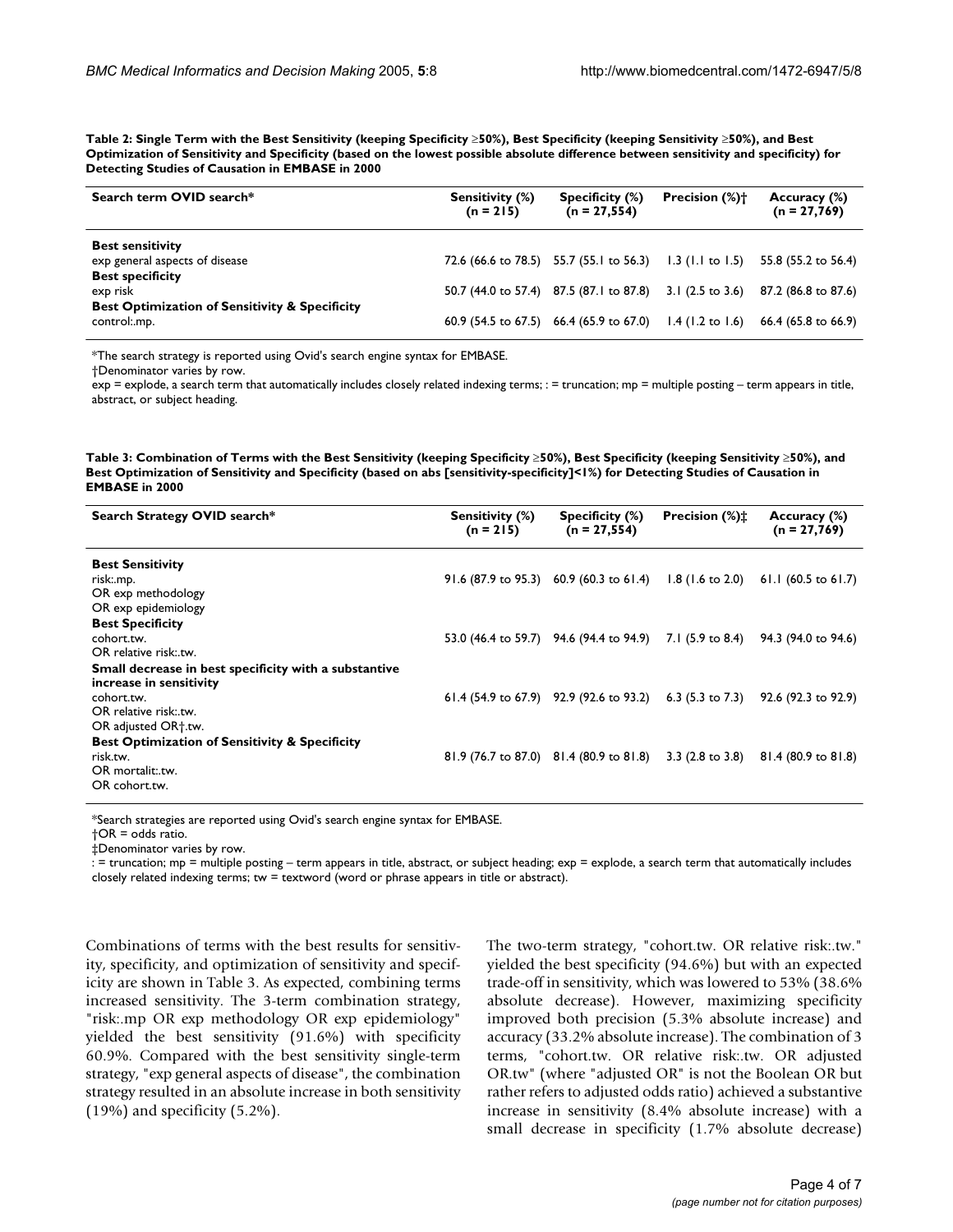**Table 4: Top 3-performing Combination of Terms with the Best Sensitivity (keeping Specificity** ≥**50%), Specificity (keeping Sensitivity**  ≥**50%), and Best Optimization of Sensitivity and Specificity (based on abs [sensitivity-specificity]<1%) for Detecting Studies of Causation in EMBASE in 2000**

| Search Strategy OVID search*                                                                | Sensitivity (%)<br>$(n = 215)$ | Specificity (%)<br>$(n = 27, 554)$ | Precision (%) <sup>+</sup>  | Accuracy (%)<br>$(n = 27,769)$ |  |  |  |  |  |
|---------------------------------------------------------------------------------------------|--------------------------------|------------------------------------|-----------------------------|--------------------------------|--|--|--|--|--|
| Top 3-performing combination of terms with best Sensitivity                                 |                                |                                    |                             |                                |  |  |  |  |  |
| risk:.mp.<br>OR exp methodology<br>OR exp epidemiology                                      | 91.6 (87.9 to 95.3)            | 60.9 (60.3 to 61.4)                | $1.8$ (1.6 to 2.0)          | 61.1 (60.5 to 61.7)            |  |  |  |  |  |
| risk:.tw.<br>OR exp methodology<br>OR exp epidemiology                                      | 91.2 (87.4 to 95.0)            | 63.0 (62.4 to 63.6)                | $1.9$ (1.6 to 2.2)          | 63.2 (62.6 to 63.8)            |  |  |  |  |  |
| risk:.mp.<br>OR exp methodology<br>OR exp mortality                                         | 90.7 (86.8 to 94.6)            | 65.1 (64.5 to 65.7)                | 2.0 (1.7 to 2.3)            | 65.3 (64.7 to 65.8)            |  |  |  |  |  |
| Top 3-performing combination of terms with best Specificity                                 |                                |                                    |                             |                                |  |  |  |  |  |
| cohort.tw.<br>OR relative risk:.tw.                                                         | 53.0 (46.4 to 59.7)            | 94.6 (94.4 to 94.9)                | 7.1 (5.9 to 8.4)            | 94.3 (94.0 to 94.6)            |  |  |  |  |  |
| confidence interval.tw.<br>OR relative risk:.tw.                                            | 50.7 (44.0 to 57.4)            | 94.5 (94.2 to 94.7)                | 6.7 (5.4 to 7.9)            | 94.1 (93.8 to 94.4)            |  |  |  |  |  |
| OR relative risk:.tw.<br>OR cohort:.tw.                                                     | 53.5 (46.8 to 60.2)            | 94.4 (94.1 to 94.6)                | 6.9 $(5.7 \text{ to } 8.1)$ | 94.1 (93.8 to 94.3)            |  |  |  |  |  |
| Top 3-performing combination of terms with best optimization of Sensitivity and Specificity |                                |                                    |                             |                                |  |  |  |  |  |
| risk.tw.<br>OR mortalit:.tw.<br>OR cohort.tw.                                               | 81.9 (76.7 to 87.0)            | 81.4 (80.9 to 81.8)                | 3.3 (2.8 to 3.8)            | 81.4 (80.9 to 81.8)            |  |  |  |  |  |
| risk:.tw.<br>OR cohort:.mp.<br>OR confidence interval:.tw.                                  | 81.9 (76.7 to 87.0)            | 81.2 (80.8 to 81.7)                | $3.3$ (2.8 to 3.8)          | 81.3 (80.8 to 81.7)            |  |  |  |  |  |
| risk.tw.<br>OR mortalit:.tw.<br>OR cohort:.tw                                               | 81.9 (76.7 to 87.0)            | 81.2 (80.8 to 81.7)                | 3.3 (2.8 to 3.8)            | 81.2 (80.8 to 81.7)            |  |  |  |  |  |

\*Search strategies are reported using Ovid's search engine syntax for EMBASE.

†Denominator varies by row.

: = truncation; mp = multiple posting – term appears in title, abstract, or subject heading; exp = explode, a search term that automatically includes closely related indexing terms; tw = textword (word or phrase appears in title or abstract).

(Table [3](#page-3-1)). The combination of search terms, "risk.tw. OR mortalit:.tw. OR cohort:.tw." (81.9% sensitivity, 81.4% specificity) led to the best optimization of sensitivity and specificity (Table [3](#page-3-1)).

Table 4 shows the 3 top-performing search strategies for best sensitivity, best specificity, and best balance between sensitivity and specificity. Because the accuracy of search terms is driven by their specificity, the 3 top-performing search strategies with the best accuracy were similar to those with best specificity. In addition, two 2-term strategies slightly outperformed all the 3-term strategies for best specificity.

# **Discussion**

We developed causation search filters for EMBASE that provide for highly sensitive, highly specific, and highly accurate searches in EMBASE for high quality studies concerning etiology. The utility of these 3 types of search filters will vary according to the needs of end users or the clinical question that is being sought.

For example, a person conducting a search to find original articles for constructing a systematic review will have different retrieval needs than the clinician who is looking for quick answers to manage a patient. The best sensitive search would be more beneficial for a systematic review. Although it is time consuming to search through 270 citations that may include some irrelevant articles, key studies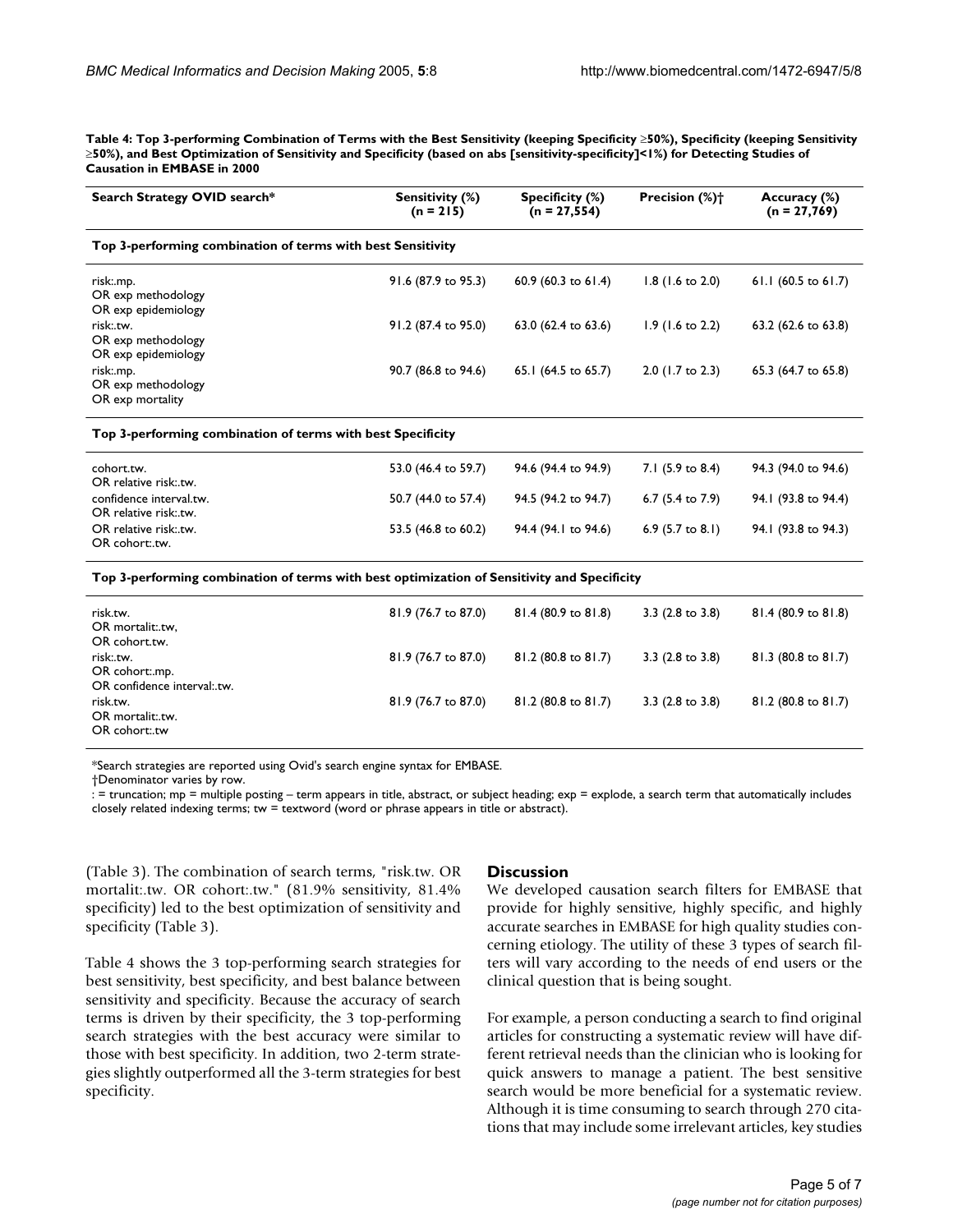that are needed to conduct a robust systematic review would not be missed. In contrast, for quick answers, the narrower yield of a specific search takes less time, and will likely provide a sufficient number of relevant articles to answer the clinical question sought, but with somewhat higher potential for missing key studies. The trade-off between time investment and consequences of missing useful evidence is important to consider [21].

Our results indicate that combination-term strategies generally perform better than single-term strategies. However, in our previous research, "risk:.mp", yielded close to best sensitivity in developing causation search filters in MEDLINE [19]. The resulting test characteristics were surprising, as this search resulted in a substantial gain in specificity (26.5% absolute increase) at a very low cost to sensitivity (0.5% absolute decrease). An end user who doesn't have adequate time for a lengthy search will sacrifice only a small decrease in best sensitivity in exchange for a much higher specificity. To test if a similar benefit could be achieved in sensitivity, we also tested the best specificity single-term strategy from our previous MEDLINE strategy, "Risk factor:.mp" in EMBASE. Unfortunately, the small gain in specificity (5.3% absolute increase) was at a very high cost to sensitivity, which was lowered to 35.8% – well below our acceptable prespecified sensitivity at  $\geq 50\%$ . Unfortunately, we were only able to do limited comparisons between EMBASE and MEDLINE search strategies, as the two databases do not support the same index terms.

A logistic regression approach to developing search strategies was done when deriving search filters for MEDLINE [22]. The analysis did not improve on search strategies developed using the Boolean approach described above.

Another expected result from our study was that precision was generally low. For a large, multipurpose biomedical database such as EMBASE, it was not surprising to find a low proportion of relevant, high quality causation studies. Although a slight improvement in precision was seen when specificity was maximized, the overall low precision in our study will still require physicians to invest time eliminating irrelevant articles. However, improving precision may be possible by combining search strategies with content-specific terms using the Boolean "AND" or "AND NOT". Our future research will focus on enhancing precision by developing more sophisticated search filters, and by using the strategies above.

#### **Conclusion**

We developed several search strategies that can enhance the retrieval of causation articles in EMBASE. The needs of end users play an important role in determining the most beneficial trade-off between sensitivity and specificity.

#### **Competing interests**

The authors declare that they have no competing interests.

#### **Acknowledgements**

This research was funded by the National Library of Medicine, USA. Ovid Technologies Inc provided access to the EMBASE database. The Hedges Team includes Angela Eady, Brian Haynes, Susan Marks, Ann McKibbon, Doug Morgan, Cindy Walker-Dilks, Stephen Walter, Stephen Werre, Nancy Wilczynski, and Sharon Wong.

#### **References**

- 1. Levine M, Walter S, Lee H: **[Users' Guide to the Medical Litera](http://www.ncbi.nlm.nih.gov/entrez/query.fcgi?cmd=Retrieve&db=PubMed&dopt=Abstract&list_uids=8182815)[ture. IV. How to Use An Article about Harm.](http://www.ncbi.nlm.nih.gov/entrez/query.fcgi?cmd=Retrieve&db=PubMed&dopt=Abstract&list_uids=8182815)** *JAMA* 1994, **271(20):**1615-19.
- 2. McKibbon A, Eady A, Marks S: *PDQ: Evidence-Based Principles and Practice* Hamilton: BC Decker Inc; 1999.
- 3. Fletcher RH, Fletcher SW, Wagner EH: *Clinical Epidemiology: The Essentials* 3rd edition. Baltimore: Williams and Wilkins; 1996.
- 4. McColl A, Smith H, White P, Field F: **[General practitioners' per](http://www.ncbi.nlm.nih.gov/entrez/query.fcgi?cmd=Retrieve&db=PubMed&dopt=Abstract&list_uids=9487174)[ceptions of the route to evidence based medicine: a ques](http://www.ncbi.nlm.nih.gov/entrez/query.fcgi?cmd=Retrieve&db=PubMed&dopt=Abstract&list_uids=9487174)[tionnaire survey.](http://www.ncbi.nlm.nih.gov/entrez/query.fcgi?cmd=Retrieve&db=PubMed&dopt=Abstract&list_uids=9487174)** *BMJ* 1998, **316:**361-7.
- 5. Tomlin Z, Humphrey C, Rogers S: **[General practitioners' percep](http://www.ncbi.nlm.nih.gov/entrez/query.fcgi?cmd=Retrieve&db=PubMed&dopt=Abstract&list_uids=10356011)[tions of effective health care.](http://www.ncbi.nlm.nih.gov/entrez/query.fcgi?cmd=Retrieve&db=PubMed&dopt=Abstract&list_uids=10356011)** *BMJ* 1999, **318:**1532-35.
- 6. Suarez-Almazor ME, Belseck E, Homik J, *et al.*: **[Identifying Clinical](http://www.ncbi.nlm.nih.gov/entrez/query.fcgi?cmd=Retrieve&db=PubMed&dopt=Abstract&list_uids=11018564) [Trials in the Medical Literature with Electronic Databases:](http://www.ncbi.nlm.nih.gov/entrez/query.fcgi?cmd=Retrieve&db=PubMed&dopt=Abstract&list_uids=11018564) [MEDLINE alone is not enough.](http://www.ncbi.nlm.nih.gov/entrez/query.fcgi?cmd=Retrieve&db=PubMed&dopt=Abstract&list_uids=11018564)** *Control Clin Trials* 2000, **21:**476-87.
- 7. Oxman AD, Sackett DL, Guyatt GH: **[Users' Guides to the Medi](http://www.ncbi.nlm.nih.gov/entrez/query.fcgi?cmd=Retrieve&db=PubMed&dopt=Abstract&list_uids=8411577)[cal Literature I. How to Get Started.](http://www.ncbi.nlm.nih.gov/entrez/query.fcgi?cmd=Retrieve&db=PubMed&dopt=Abstract&list_uids=8411577)** *JAMA* 1993, **270(17):**2093-7.
- 8. Evidence-Based Medicine Working Group. Evidence-Based Medicine: **[A New Approach to Teaching the Practice of Medicine.](http://www.ncbi.nlm.nih.gov/entrez/query.fcgi?cmd=Retrieve&db=PubMed&dopt=Abstract&list_uids=1404801)** *JAMA* 1992, **268(17):**2420-5.
- 9. McKibbon KA, Walker-Dilks CJ: **[The Quality and Impact of](http://www.ncbi.nlm.nih.gov/entrez/query.fcgi?cmd=Retrieve&db=PubMed&dopt=Abstract&list_uids=10159236) [MEDLINE searches performed by end users.](http://www.ncbi.nlm.nih.gov/entrez/query.fcgi?cmd=Retrieve&db=PubMed&dopt=Abstract&list_uids=10159236)** *Health Libraries Review* 1995, **12:**191-200.
- 10. Haynes RB, Sackett DL, Tugwell P: **[Problems in the Handling of](http://www.ncbi.nlm.nih.gov/entrez/query.fcgi?cmd=Retrieve&db=PubMed&dopt=Abstract&list_uids=6625783) [Clinical and Research Evidence by Medical Practitioners.](http://www.ncbi.nlm.nih.gov/entrez/query.fcgi?cmd=Retrieve&db=PubMed&dopt=Abstract&list_uids=6625783)** *Arch Intern Med* 1983, **143:**1971-5.
- 11. Bennett NL, Casebeer LL, Kristofco RE, Strasser SM: **[Physicians'](http://www.ncbi.nlm.nih.gov/entrez/query.fcgi?cmd=Retrieve&db=PubMed&dopt=Abstract&list_uids=15069910) [Internet information-seeking behaviours.](http://www.ncbi.nlm.nih.gov/entrez/query.fcgi?cmd=Retrieve&db=PubMed&dopt=Abstract&list_uids=15069910)** *J Contin Educ Health Prof* 2004, **24(1):**31-8.
- 12. Lee KP, Schotland M, Bacchetti P, Bero LA: **[Association of Journal](http://www.ncbi.nlm.nih.gov/entrez/query.fcgi?cmd=Retrieve&db=PubMed&dopt=Abstract&list_uids=12038918) [Quality Indicators With Methodological Quality of Clinical](http://www.ncbi.nlm.nih.gov/entrez/query.fcgi?cmd=Retrieve&db=PubMed&dopt=Abstract&list_uids=12038918) [Research Articles.](http://www.ncbi.nlm.nih.gov/entrez/query.fcgi?cmd=Retrieve&db=PubMed&dopt=Abstract&list_uids=12038918)** *JAMA* 2002, **287(21):**2805-8.
- 13. Sackett DL, Haynes RB, Guyatt GH, Tugwell P: *Clinical Epidemiology: A Basic Science for Clinical Medicine* 2nd edition. Boston: Little, Brown; 1991.
- 14. Elsevier Science: **Embase [electronic database].** In *Amsterdam, The Netherlands: Elsevier Science [producer]* New York: Ovid Technologies, Inc; 1974.
- 15. Doig GS, Simpson F: **[Efficient literature searching: a core skill](http://www.ncbi.nlm.nih.gov/entrez/query.fcgi?cmd=Retrieve&db=PubMed&dopt=Abstract&list_uids=12955188) [for the practice of evidence-based medicine.](http://www.ncbi.nlm.nih.gov/entrez/query.fcgi?cmd=Retrieve&db=PubMed&dopt=Abstract&list_uids=12955188)** *Intensive Care Med* 2003, **29:**2119-27.
- 16. Ely JW, Osheroff JA, Ebell MH, *et al.*: **[Obstacles to answering doc](http://www.ncbi.nlm.nih.gov/entrez/query.fcgi?cmd=Retrieve&db=PubMed&dopt=Abstract&list_uids=11909789)[tors' questions about patient care with evidence: qualitative](http://www.ncbi.nlm.nih.gov/entrez/query.fcgi?cmd=Retrieve&db=PubMed&dopt=Abstract&list_uids=11909789) [study.](http://www.ncbi.nlm.nih.gov/entrez/query.fcgi?cmd=Retrieve&db=PubMed&dopt=Abstract&list_uids=11909789)** *BMJ* 2002, **324:**710.
- 17. Balas EA, Stockham MG, Mitchell JA, *et al.*: **[In search of controlled](http://www.ncbi.nlm.nih.gov/entrez/query.fcgi?cmd=Retrieve&db=PubMed&dopt=Abstract&list_uids=9172067) [evidence for health care quality improvement.](http://www.ncbi.nlm.nih.gov/entrez/query.fcgi?cmd=Retrieve&db=PubMed&dopt=Abstract&list_uids=9172067)** *J Med Syst* 1997, **21(1):**21-32.
- 18. Haynes RB, McKibbon KA, Fitzgerald D, *et al.*: **[How to keep up with](http://www.ncbi.nlm.nih.gov/entrez/query.fcgi?cmd=Retrieve&db=PubMed&dopt=Abstract&list_uids=3532898) [the Medical Literature: V. Access by Personal Computer to](http://www.ncbi.nlm.nih.gov/entrez/query.fcgi?cmd=Retrieve&db=PubMed&dopt=Abstract&list_uids=3532898) [the Medical Literature.](http://www.ncbi.nlm.nih.gov/entrez/query.fcgi?cmd=Retrieve&db=PubMed&dopt=Abstract&list_uids=3532898)** *Ann Int Med* 1986, **105:**810-24.
- 19. Wilczynski NL, Haynes RB, for the Hedges Team: **Developing optimal search strategies for detecting clinically sound causation studies in MEDLINE.** *Proc AMIA Annu Symp* 2003:719-23.
- 20. Haynes RB, Wilczynski N, McKibbon KA, Walker CJ, Sinclair JC: **[Developing optimal search strategies for detecting clinically](http://www.ncbi.nlm.nih.gov/entrez/query.fcgi?cmd=Retrieve&db=PubMed&dopt=Abstract&list_uids=7850570) [sound studies in MEDLINE.](http://www.ncbi.nlm.nih.gov/entrez/query.fcgi?cmd=Retrieve&db=PubMed&dopt=Abstract&list_uids=7850570)** *J Am Med Inform Assoc* 1994, **1:**447-458.
- 21. Bachmann LM, Estermann P, Kronenberg C, *et al.*: **[Identifying diag](http://www.ncbi.nlm.nih.gov/entrez/query.fcgi?cmd=Retrieve&db=PubMed&dopt=Abstract&list_uids=12883560)[nostic accuracy studies in EMBASE.](http://www.ncbi.nlm.nih.gov/entrez/query.fcgi?cmd=Retrieve&db=PubMed&dopt=Abstract&list_uids=12883560)** *J Med Libr Assoc* 2003, **91(13):**341-6.